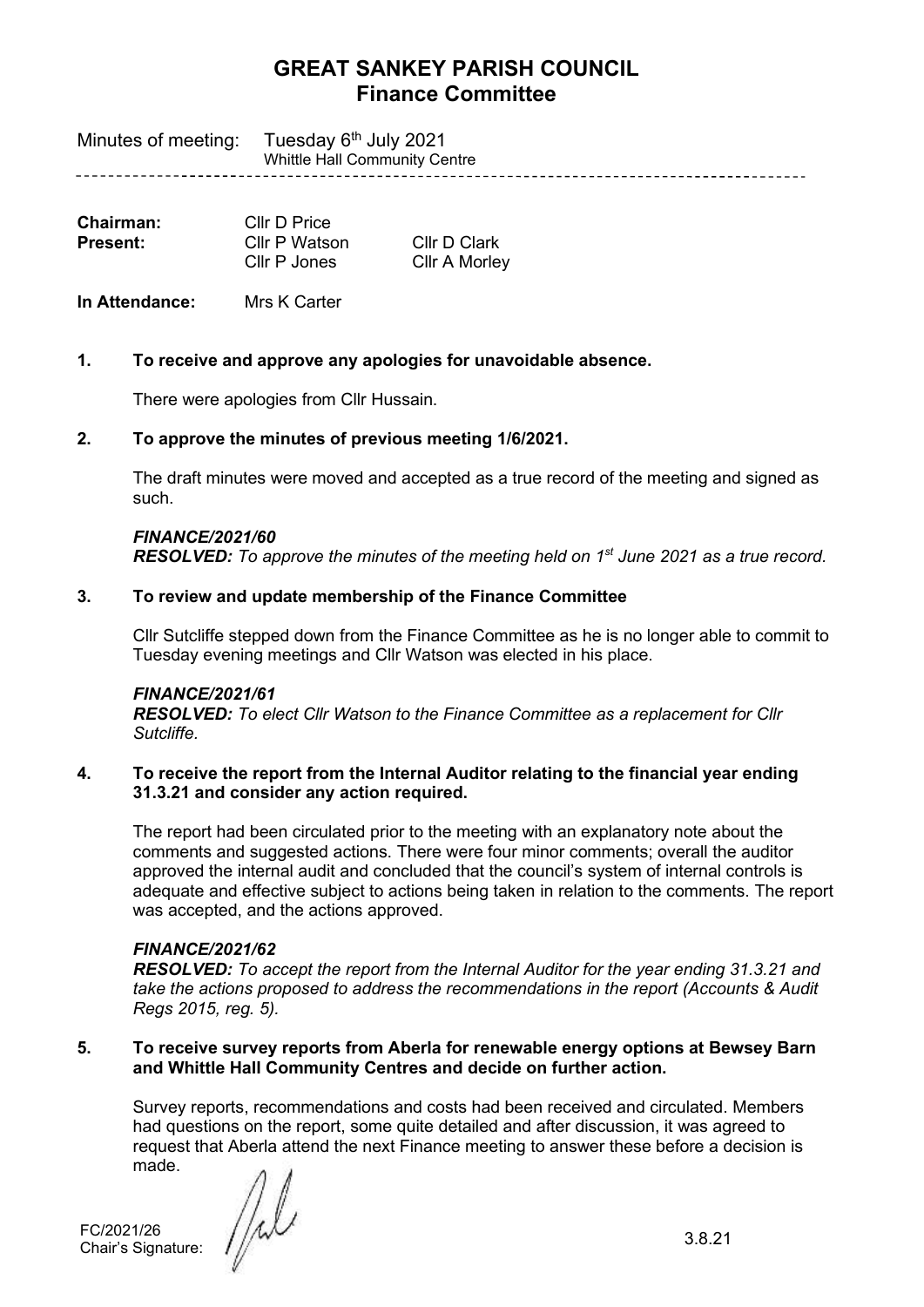| Minutes of meeting: | Tuesday 6 <sup>th</sup> July 2021    |
|---------------------|--------------------------------------|
|                     | <b>Whittle Hall Community Centre</b> |

# **6. To consider support for the 'Childs Wood Fairy Trail Project' (Sankey South Councillors)**

It was noted that the Parish Council has discussed various projects for Childs Wood Field in the past and this is a small project that can be implemented quickly with immediate impact and benefits for the community. A budget of £400 was therefore agreed.

# *FINANCE/2021/63*

*RESOLVED: To assign a budget of £400 to the Childs Wood Fairy Trail Project (Open Spaces Act 1906, s10).*

# **7. To consider proposal for the purchase of a speed indicator device.**

The Parish Council has considered the purchase of a speed indicator device (SID) previously and had approached United Utilities for a contribution but had been unsuccessful. Recent conversations indicate that there may now be a possibility that UU will sponsor a SID. It was discussed and agreed that it would be beneficial for the Parish Council to own a SID for deployment around the Parish. The Parish PCSO has confirmed that she will be able to deploy it and download any data. Indicative costs are £3-4000 depending upon whether data recording is included. It was agreed to obtain quotes for a portable, solar-powered SID with data recording to be considered at the next Finance meeting and conversations will continue with UU.

# *FINANCE/2021/64*

*RESOLVED: To obtain quotes for a portable, solar-powered SID with data recording form deployment by the Parish PCSO within Great Sankey (Highways Act 1980, s274A).*

### **8. To scrutinise financial expenditure arising since the last meeting, including payments by Direct Debit.**

A list of payments to be made had been circulated prior to the meeting. It was noted that several payments had been made prior to the meeting. Two were refunds from cancelled bookings, and one was expenditure under contract for the refill of the planters. The payments to be authorised were scrutinised and approved.

| <b>Presented By</b>              | <b>Description</b>                       | <b>Amount</b> |
|----------------------------------|------------------------------------------|---------------|
| <b>Woodend Nursery</b>           | St Mary's planters refill - paid         | £604.80       |
| <b>Gemini Musical Theatre</b>    | Refund - monies on account - paid        | £108.00       |
| <b>West End Girls WI</b>         | Refund - monies on account - paid        | £18.00        |
| <b>B&amp;B Hygiene Ltd</b>       | <b>Cleaning Supplies</b>                 | £338.24       |
| <b>B&amp;B Hygiene Ltd</b>       | <b>Cleaning Supplies</b>                 | £44.40        |
| Trade UK                         | <b>Centre Maintenance</b>                | £8.00         |
| Trade UK                         | Centre Maintenance                       | £22.87        |
| <b>CHALC</b>                     | <b>CHALC Councillor Induction Course</b> | £75.00        |
| <b>JDH Business Services Ltd</b> | Internal Audit 2020/21                   | £685.44       |
| <b>B&amp;B Hygiene Ltd</b>       | <b>Cleaning Supplies</b>                 | £219.02       |

FC/2021/27 FC/2021/27<br>Chair's Signature:  $\sqrt{\frac{1}{2}}$  3.8.21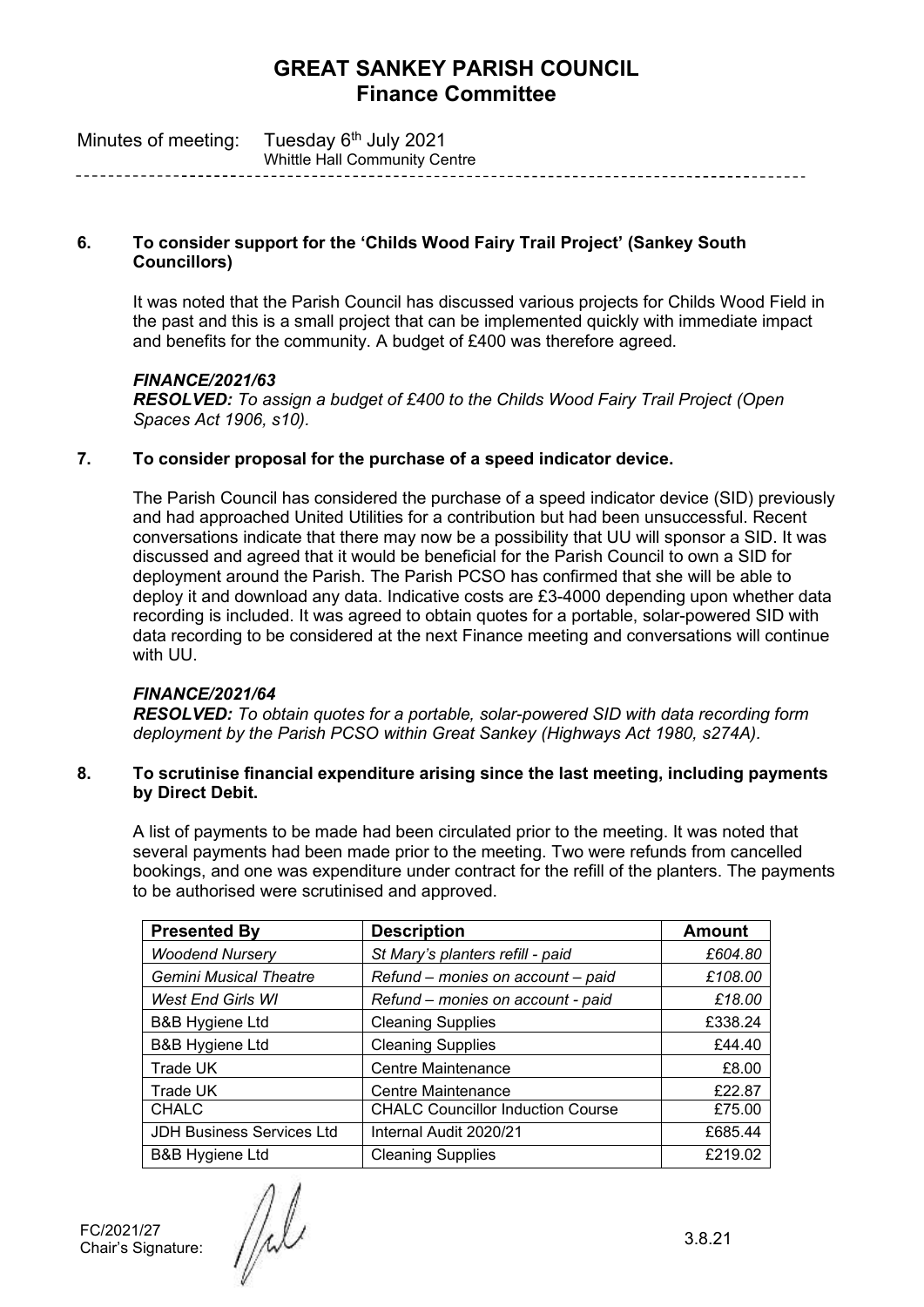| Minutes of meeting: Tuesday 6 <sup>th</sup> July 2021<br><b>Whittle Hall Community Centre</b> |
|-----------------------------------------------------------------------------------------------|
|                                                                                               |

| <b>WBC</b>                      | Service Charge - HM                    | £382.89  |
|---------------------------------|----------------------------------------|----------|
| Comtec                          | Electrical work at WH/BB               | £1370.00 |
| <b>Traditions Sandwiches</b>    | Buffet - Good Neighbours               | £240.00  |
| <b>EDR Landscape Mngt</b>       | Grounds Maintenance                    | £4777.70 |
| Trade UK                        | Centre Maintenance                     | £45.11   |
| A. King                         | Reimbursement – frames volunteer grp   | £119.97  |
| Samrose                         | Supply & Fit new kitchen - WH          | £4600.00 |
| <b>CHALC</b>                    | <b>CHALC Councillor Finance Course</b> | £30.00   |
| Trade UK                        | Centre Maintenance                     | £24.11   |
| <b>Superstars Holiday Club</b>  | <b>Summer Holiday Club</b>             | £2600.00 |
| Foodbank                        | Donation                               | £450.00  |
| <b>Capita Business Services</b> | <b>TV Licence</b>                      | £795.00  |
| Canda Copying                   | Office Copier - B&W copies             | £101.30  |
| Canda Copying                   | Office Copier - Colour copies          | £66.22   |
| AJ Landscapes                   | Grounds Maintenance                    | £1250.00 |
| <b>Equals Business</b>          | Pre-paid card top-up                   | £618.54  |
| <b>CHALC</b>                    | <b>Councillor Finance course</b>       | £30.00   |
|                                 |                                        | £        |

#### *FINANCE/2021/65*

*RESOLVED: To authorise all payments listed above (under LGA 1976 s19 or LGA 1972 s101, 111, 112, 133, 142 or 137).* 

The following direct debits on the Council's account during May were also checked and approved:

|                       |            |                                 | <b>Total</b> | £2177.41 |
|-----------------------|------------|---------------------------------|--------------|----------|
| Utility Warehouse     | 28/05/2021 | Phone charges                   | Office       | 87.40    |
| SWALEC GAS            | 24/05/2021 | Gas                             | <b>TP</b>    | 40.44    |
| SWALEC GAS            | 24/05/2021 | Gas                             | <b>HM</b>    | 34.63    |
| <b>SWALEC GAS</b>     | 13/05/2021 | Gas                             | <b>TP</b>    | 656.88   |
| <b>SWALEC</b>         | 13/05/2021 | Electricity                     | <b>TP</b>    | 339.13   |
| <b>SWALEC</b>         | 13/05/2021 | Electricity                     | <b>BB</b>    | 157.05   |
| <b>SWALEC</b>         | 07/05/2021 | Electricity                     | <b>WH</b>    | 324.51   |
| ВT                    | 07/05/2021 | WIFI/Telephone                  | HМ           | 56.96    |
| <b>KCOM Group plc</b> | 05/05/2021 | e-mail hosting/microsoft office | Office       | 45.58    |
| <b>Water Plus</b>     | 04/05/2021 | Water charges                   | <b>BB</b>    | 91.88    |
| Water Plus            | 04/05/2021 | Water charges                   | <b>WH</b>    | 34.00    |
| Water Plus            | 04/05/2021 | Water charges                   | HМ           | 37.83    |
| <b>BT</b>             | 04/05/2021 | WIFI/Telephone                  | <b>BB</b>    | 80.88    |
| ВT                    | 04/05/2021 | WIFI/Telephone                  | Office       | 64.77    |
| <b>BT</b>             | 04/05/2021 | WIFI/Telephone                  | <b>TP</b>    | 66.15    |
| <b>BT</b>             | 04/05/2021 | WIFI/Telephone                  | <b>HL</b>    | 59.32    |

FC/2021/28<br>Chair's Signature:  $\sqrt{\frac{1}{2}}$  3.8.21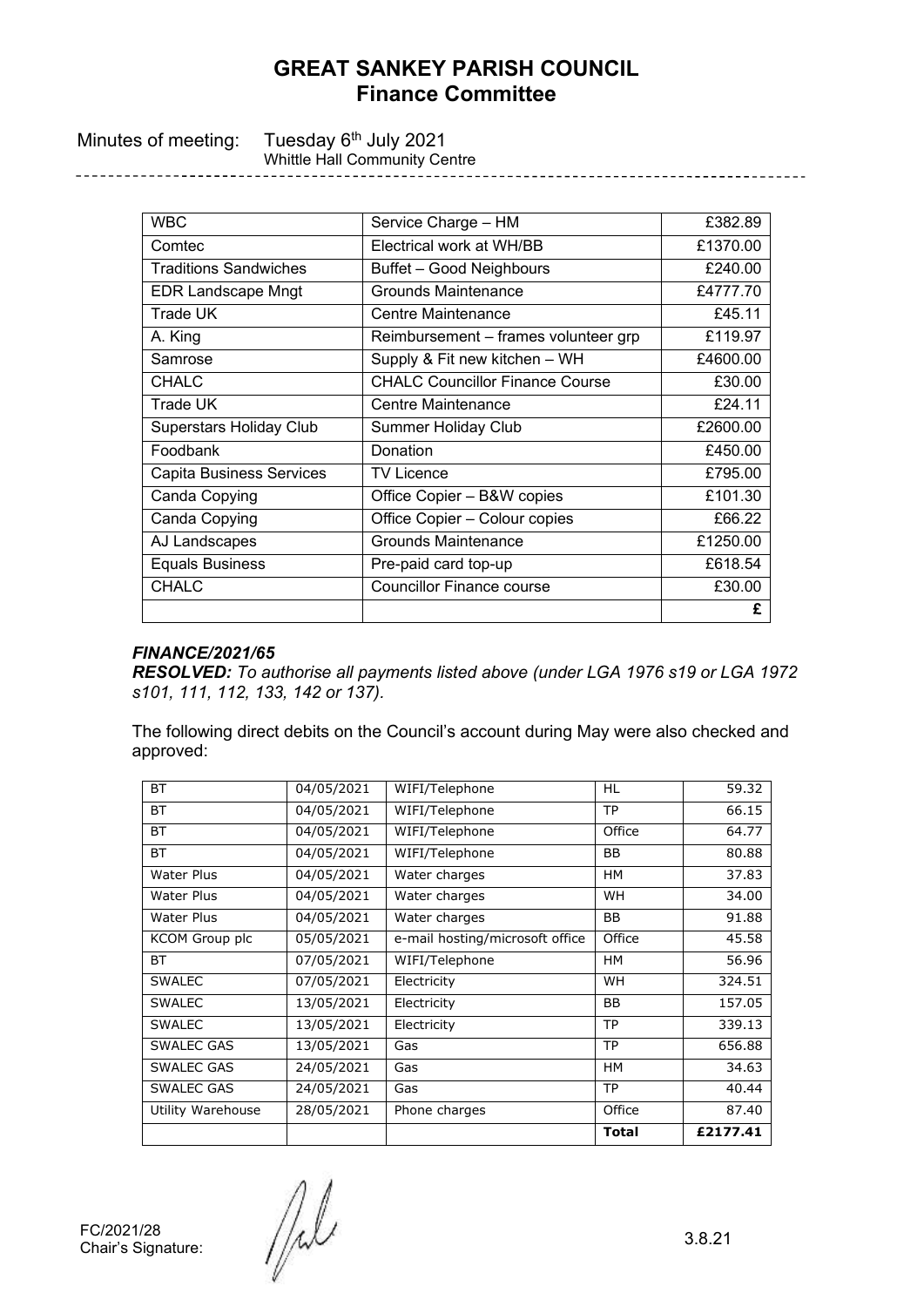| Minutes of meeting: | Tuesday 6 <sup>th</sup> July 2021    |
|---------------------|--------------------------------------|
|                     | <b>Whittle Hall Community Centre</b> |

### **9. To consider any quotes received and authorise or make recommendations to full Council where appropriate.**

There were no quotes for consideration.

#### **10. To consider requests for financial assistance; to decide if any donations are to be made or if requests should be recommended to full Council.**

Request 1: request from Jack & Jill Preschool to fit a blackout blind and additional lock to storage cupboard. The blinds at Bewsey Barn had been removed previously when the centre had been refurbished; quotes will be sought for replacement ones on the ground floor windows. The office informed members that an additional lock should not be necessary, but the key for the current lock will be moved so that it is only accessible by Council staff or the preschool.

# *FINANCE/2021/66*

*RESOLVED: To obtain quotes for blinds for the ground floor windows at Bewsey Barn Community Centre (Local Government (Misc. Prov.) Act, 1976, s19).*

Request 2: request for community rate to be applied for new performing arts group. The group is currently on the business introductory rate. This rate is applied for all new business customers for 6 weeks to help them get started. It was agreed that it would not be appropriate for the group to receive the community rate as this would be create unfair competition for existing customers. Should the group receive charitable status as they suggest may happen in the future, they can reapply to the finance committee for a review of their hire rate.

# *FINANCE/2021/67*

*RESOLVED: To refuse request to apply the community hire rate to Sankey Stars. The group may reapply in the future if their status changes (Local Government (Misc. Prov.) Act 1976, s19(2)).*

Request 3: for a donation towards a defibrillator to be installed at the Trigger Pond pub with ongoing maintenance and responsibility being taken by the pub. Following discussion, it was agreed to donate £200 to the defibrillator. It was also agreed to try to obtain numbers and locations of publicly accessible defibrillators throughout the Parish to identify areas which may lack a unit with a possible view to the Parish Council funding additional defibrillators in the future.

# *FINANCE/2021/68*

*RESOLVED: To donate £200 towards a defibrillator to be installed at the Trigger Pond pub. To identify locations of publicly accessible defibrillators throughout the Parish for future discussion (Local Government Act 1972, s137).*

FC/2021/29

FC/2021/29<br>Chair's Signature:  $\left[\begin{matrix} 1 & 0 & 0 \\ 0 & 0 & 0 \\ 0 & 0 & 0 \\ 0 & 0 & 0 \\ 0 & 0 & 0 \\ 0 & 0 & 0 \\ 0 & 0 & 0 \\ 0 & 0 & 0 \\ 0 & 0 & 0 \\ 0 & 0 & 0 \\ 0 & 0 & 0 \\ 0 & 0 & 0 \\ 0 & 0 & 0 \\ 0 & 0 & 0 \\ 0 & 0 & 0 \\ 0 & 0 & 0 \\ 0 & 0 & 0 \\ 0 & 0 & 0 \\ 0 & 0 & 0 \\ 0 & 0 & 0 \\ 0 &$